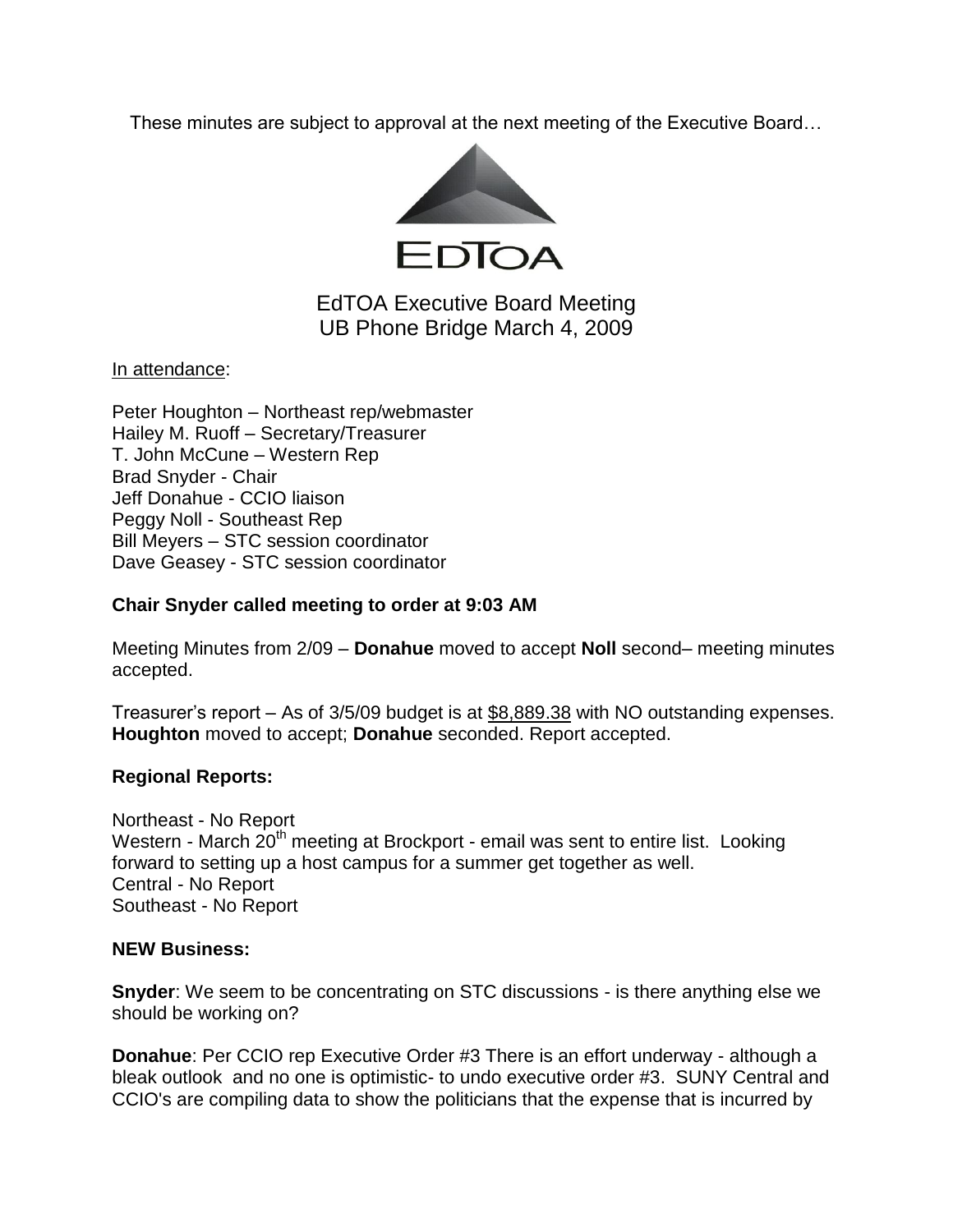the different agencies outweighs who is watching (no one). The goal is to convince the politicians that this is/was a grand waste of money. So they are going to do this but are not optimistic that the politicians will do anything that might make it look like they are not in favor of open government.

Discussion ensues: Captioning is big cost. Live vs. taped. Live portion is part of the original requirement and the council members should know to be on their best behavior. Real question is who is benefitting from this and is it worth the cost? Who is actually watching this? General consensus is that the technicians watch it to make sure it is working but not many above and beyond that.

3/17/2009 HVCC product demo was mentioned. Several people would like to go to see the product but travel is the main concern for everyone as reimbursement for 4 years will not happen.

EdTech Day was mentioned as a free event to attend but again; travel is a concern.

Spaces for Interaction" Online Event Invitation, Feb. 18-20, 2009 <http://www.aace.org/conf/spaces/> - **Donahue** expanded on this webinar that he sent to the exec list - webinar on how webinars can be done. A CEO from Finland who discussed approaches in how to get people to be more interactive. Through a web browser there was a pp presentation; lower left corner there was a chat room and then 2-3 moderators. Heard voices and saw pp presentations. The chat room was non-stop chatter and responding to pp slide that could be very distracting to some users. Most of the presentation was about how to use tools to instead of being a one way delivery method making sure that your audience has prescribed times in your conference to respond and to make comments and to ask questions. The above link gives you access to the recorded presentation.

**Donahue's** concern is that at some point we are going to have to decide what technology or technologies we are going to use to deliver all of this and before we get to that point that perhaps this group here should go and look at what is out there so we do not commit to one specific technology AND if we use several that in and of itself would be beneficial to our group to compare and contrast the differences between the technologies. To see the pros and cons first hand!

**Snyder** reiterated that Cortland has Media Site and there was going to be an STC March event for which no feedback from the STC planning group has been received for Cortland's own interest they are going to contact Sonic Foundry and configure their box so they can stream and do a little testing. The question was posed that if STC cannot get their eggs in a row would EdTOA like to try to do something to test this? The respective campuses do NOT need Media Site. Sonic Foundry will host and the link will point to their site. **Geasey** thinks this is a good idea. **Snyder** will pursue. **Meyers** stated that we cannot rule out the option that we will need more as we cannot give preference to one technology over another but we could demo a few.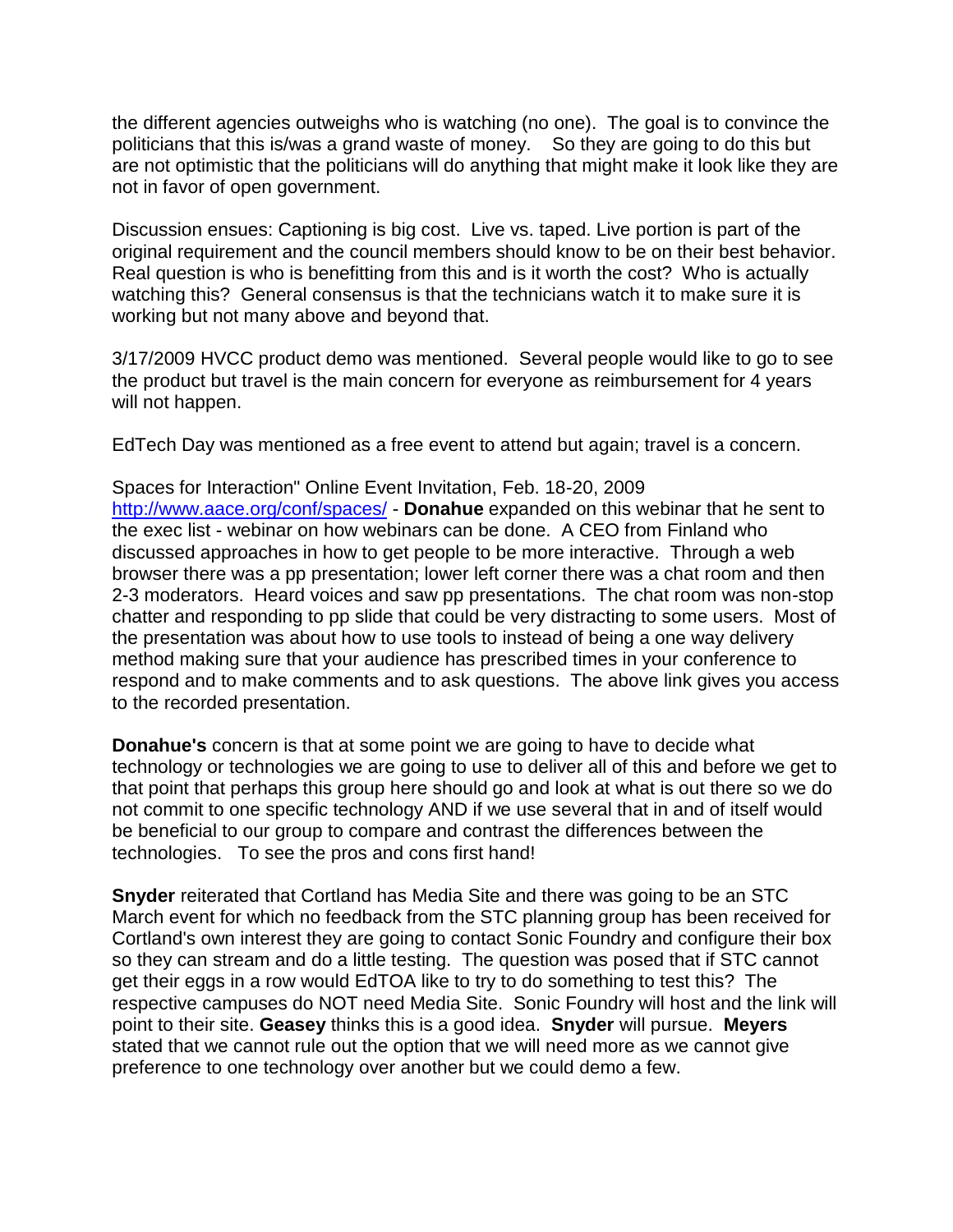**Snyder**: At what point do we assign a product to each campus or group to use and go forward with this?

**Donahue**: We need to decide who presents first. THEN: This presenter is close to this campus and this campus uses this technology. Decide who presents first and then be concerned with the delivery method. CCIO's are having a spring meeting online. It will be interesting to see how it will be delivered. March  $27<sup>th</sup>$  is the date but he is unsure of what technology is being used to deliver this. He will let us know when he finds out.

**Meyers:** Pursue the presenters first. Who is presenting and from where will dictate the technology. This should not be a big issue but we need to finalize who is doing what.

There is no set date but the consensus is that this would be about the same week in **June 7-10**. This type of conference leads to flexibility as the presentation does not HAVE to be live.

## **OLD Business:**

Continued STC discussions: STC planning committee is investigating various options and compiling list of topics (EdTOA did well here).

We need to pursue our sessions:

**Meyers** gave an overview:

Topic - (**presenter or coordinator**)

Media Rich - (**Snyder**)

Media Asset Management - (**McCune**): FinalCut Server, does not do streaming it is an asset management workflow utility. So you can edit in one room and if you need to move locations you can. Java app on window or MAC and can be access on either platform.

Copyright - (**McQuin**) Has presenter lined up but how we do this technology wise this could be presented from anywhere.

Smartboards/TouchPanels/Interwrite Pads - (**Anzalone?**) - while people on campus are not using them (general consensus of those who attended) but the educational people are using this to train student teachers to use in the K-12 level. This was UNANIMOUSLY assigned to Roseann to pursue as she did not attend the call

Media Rich content delivery using iTunes U - integrating with a CMS - (**Donahue**) - Panel? : Several colleges are doing this now. Brockport would be a key player as they integrated with Angel and Binghamton as well as they have integrated with Blackboard.